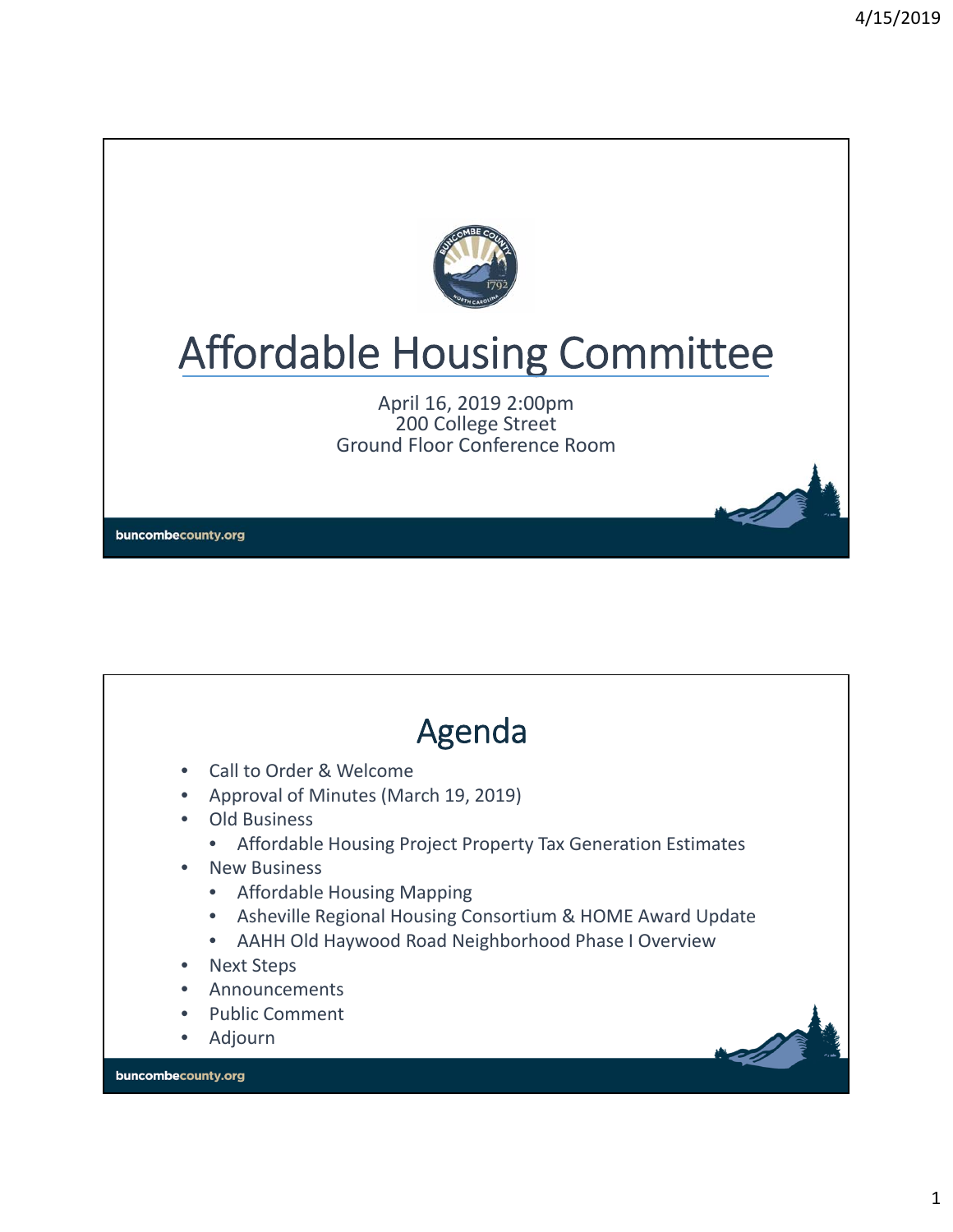

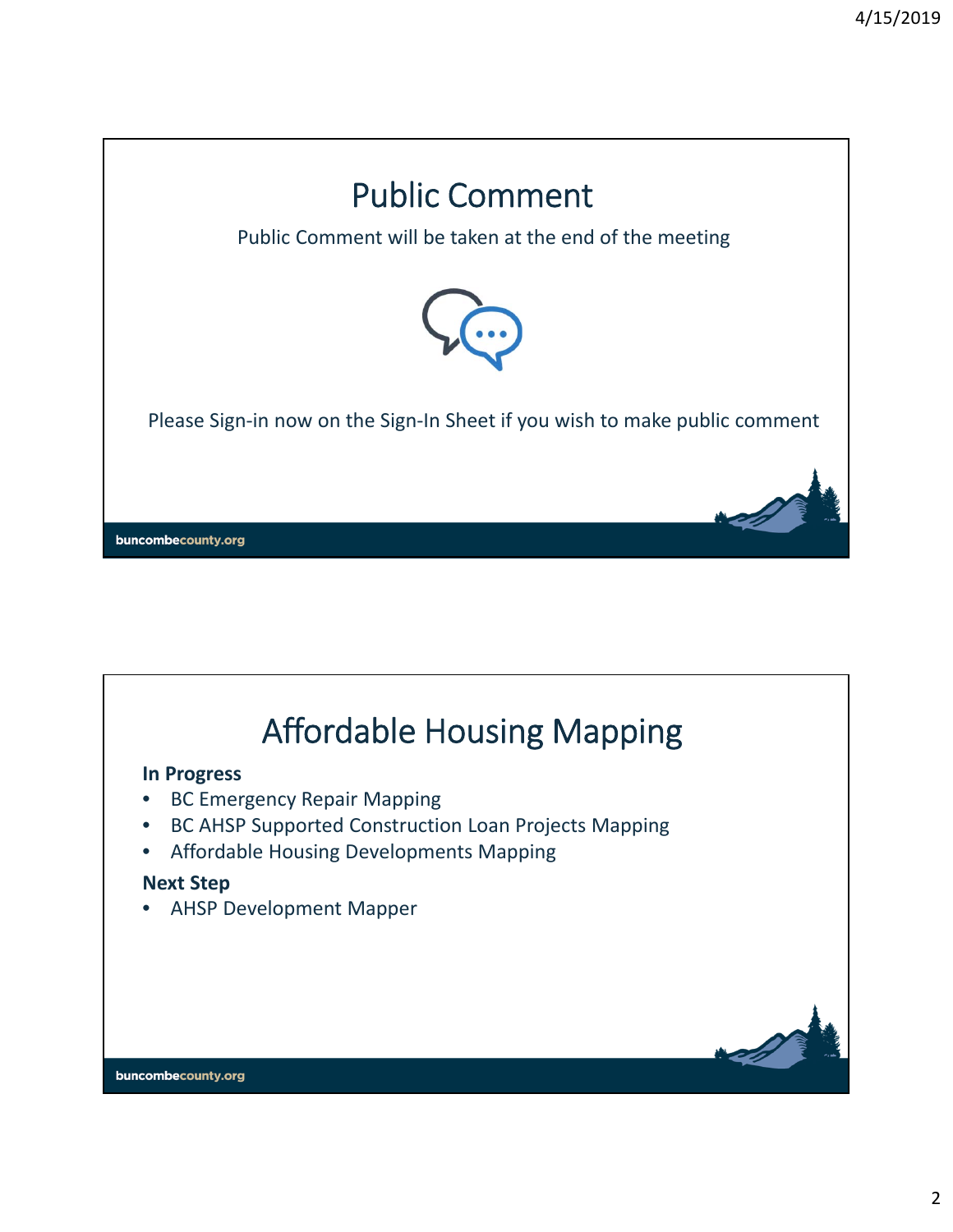

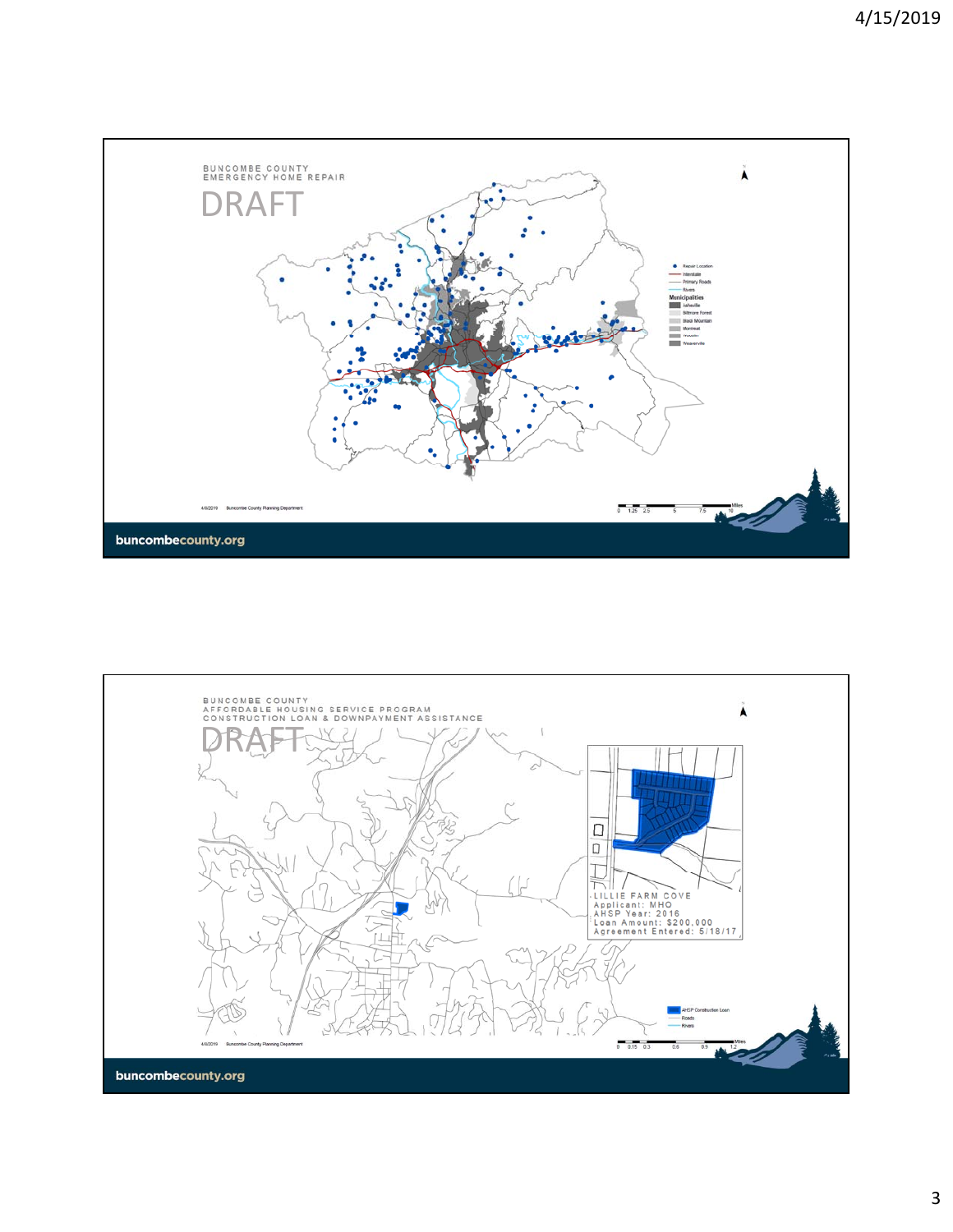

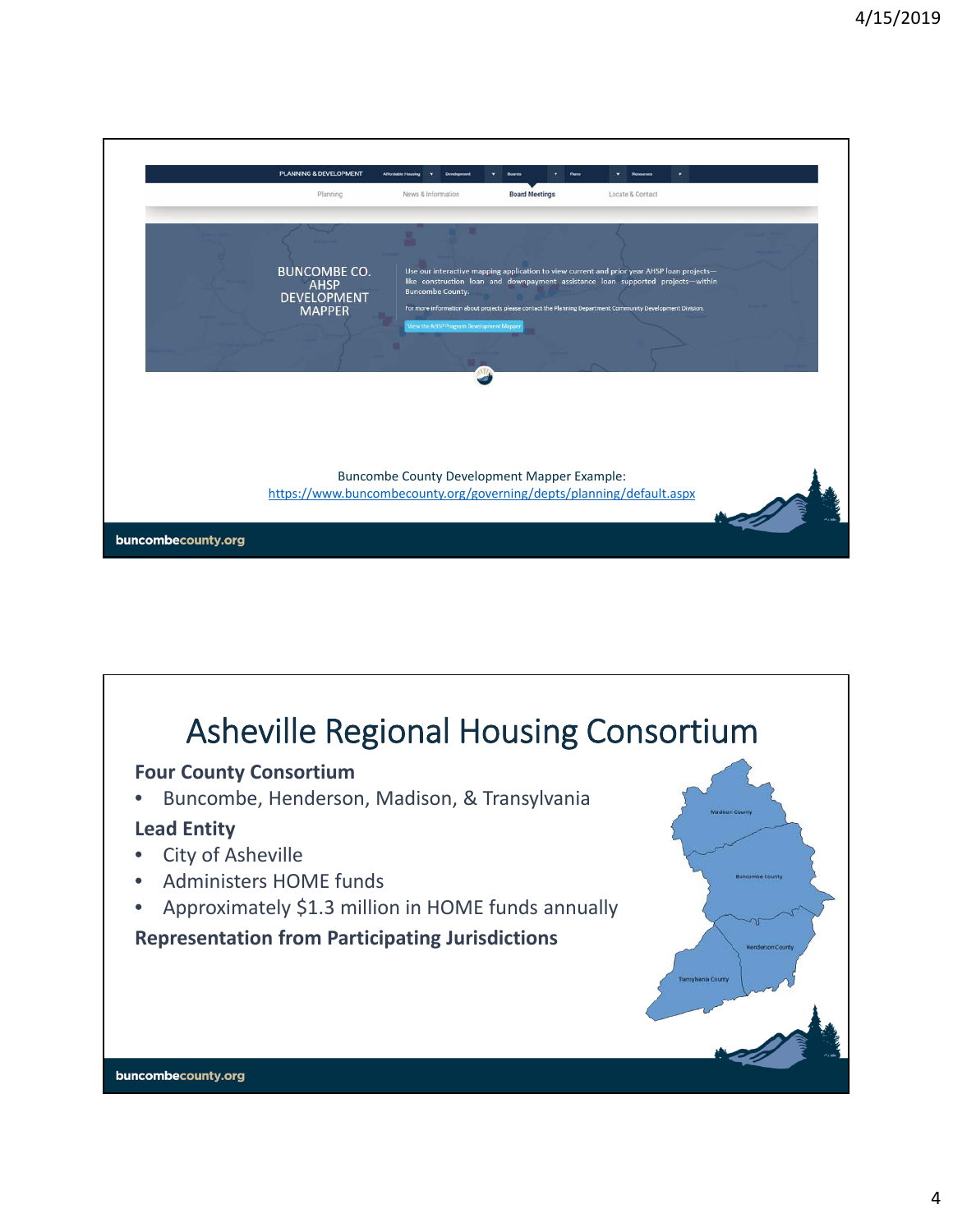# HOME Investment Partnership Program

#### **HOME**

• Federal grant program though Housing and Urban Development (HUD)

#### **Provides grant funds on a reimbursable basis to:**

- Provide affordable housing to low‐income households,
- Extend capacity of non-profit housing providers,
- Strengthen ability of state/local governments to provide housing, and
- Leverage private‐sector participation.

#### **HOME Funds Uses:**

• New Construction, Rehabilitation, Downpayment Assistance, Rental Assistance, Site Improvements, Acquisition of Property, Relocation Costs, Soft Costs, Activities of CHDOs, and Program Administration

buncombecounty.org

### HOME Awards FY 2019‐2020

#### **Award of HOME Funds**

- Based on Housing Needs Assessment (HNA)
- Five‐Year Consolidated Plan for Housing Priorities
- Approval by the Asheville Regional Housing Consortium

#### **HOME Awards 2020**

**Funds Available:** \$1,283,539 **Funds Requested:** \$2,786,000 **Total Projects Funded:** 6 **Total Projects Considered:** 13

**BC Funds Awarded:** \$350,000 **BC Funds Requested:** \$756,000

buncombecounty.org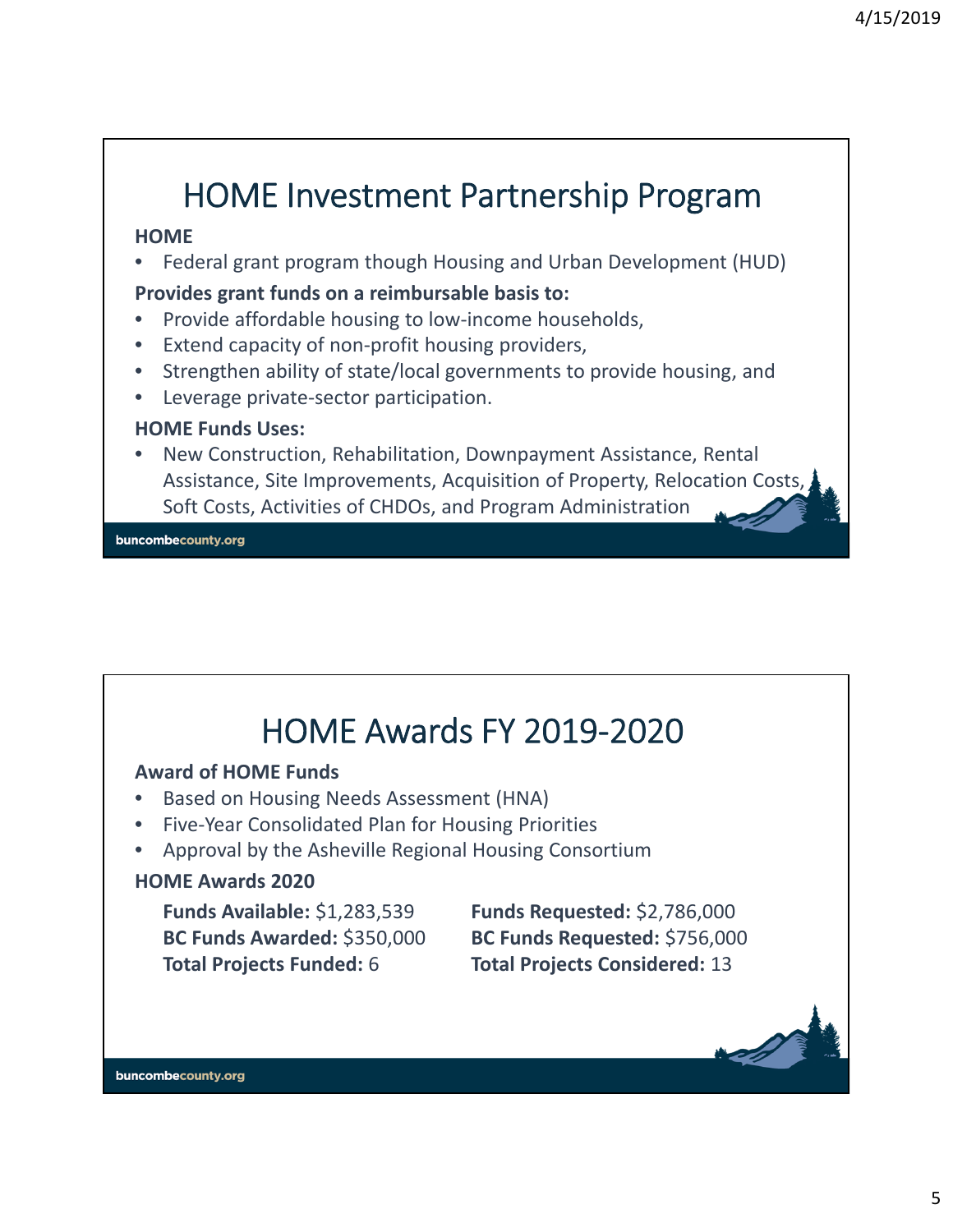

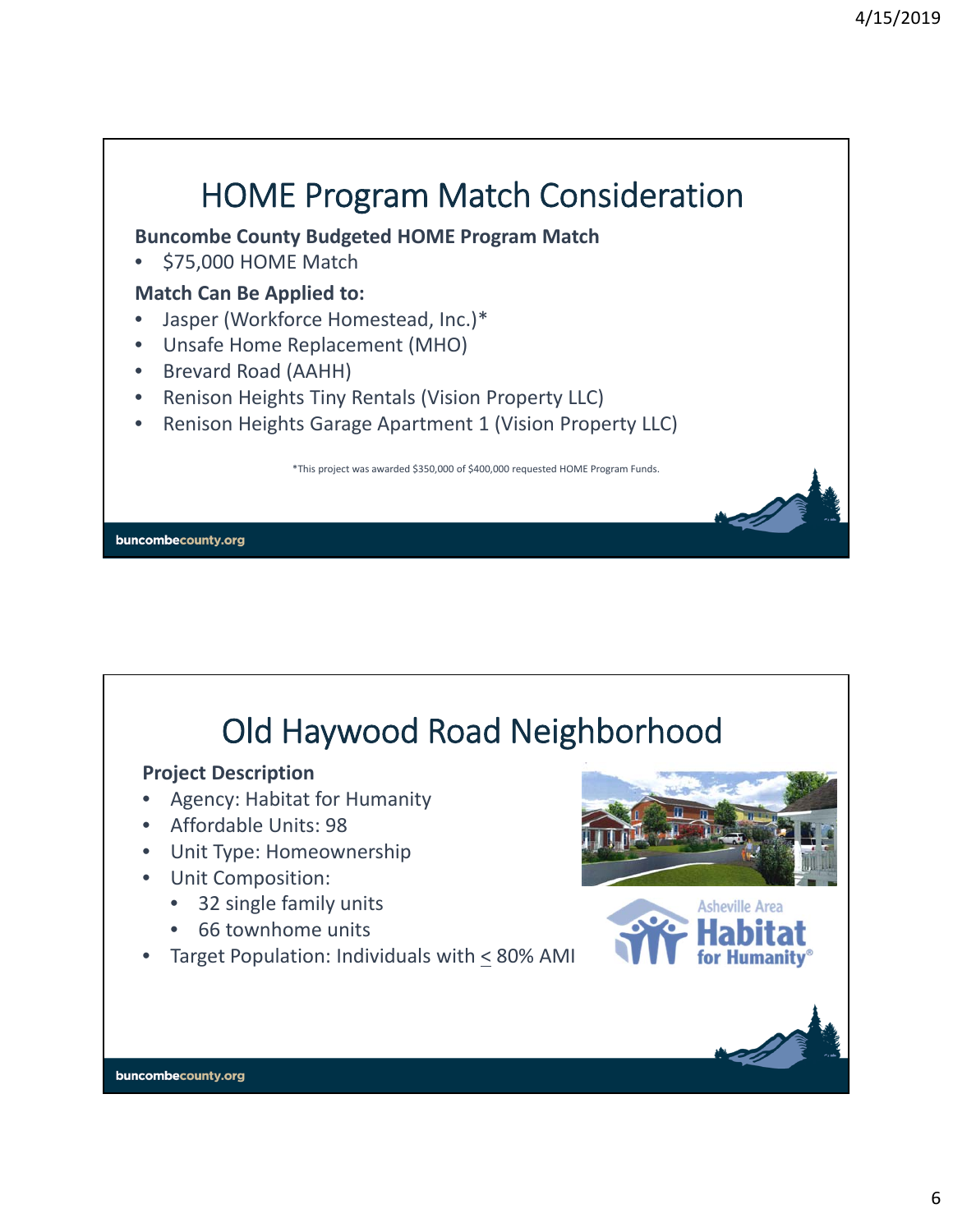

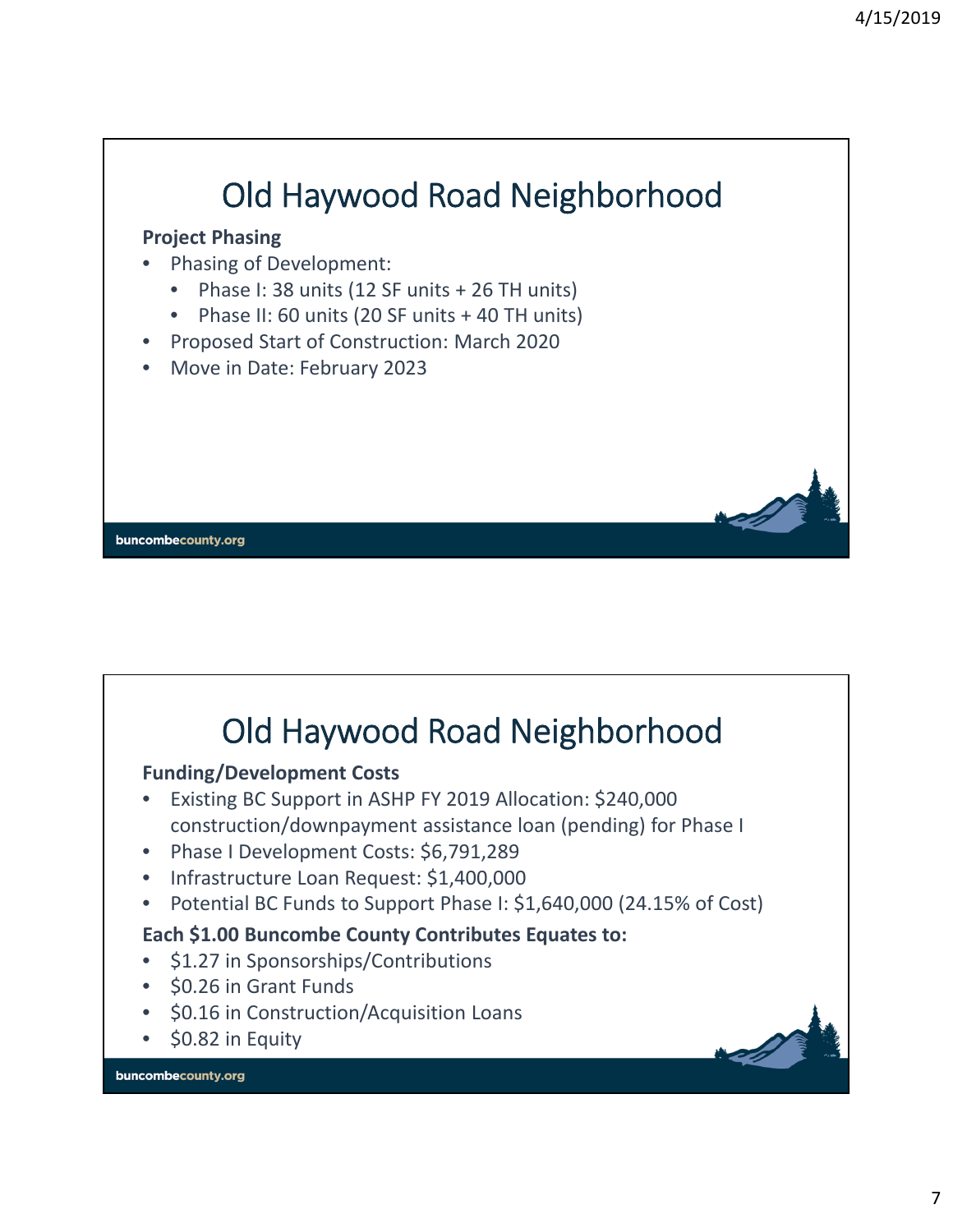# Old Haywood Road Neighborhood

#### **Considerations**

- Interest Rate (2%)
- Disbursement Schedule (Single Year vs. Multi Year)
- Percent Construction Loan vs. Percent Downpayment Assistance Loan
- Mixed Income: Workforce vs. Affordable Housing
- Return on Investment
	- Loan Split
	- Property Tax Revenues
	- Repayment Period
- Repayment Schedule

buncombecounty.org

### Asheville‐Buncombe House

- New development by Homeward Bound
- Will create 80 unit residence
- Supportive housing for the chronically homeless using Housing First Model
- To serve people with 30% or less AMI
- Total project cost: \$11 million
- Requested \$2.75 million from County
- Estimated completion August 2021 **Next Step:**
- Homeward Bound Finalizing Plans
- Affordable Housing Committee May 2019



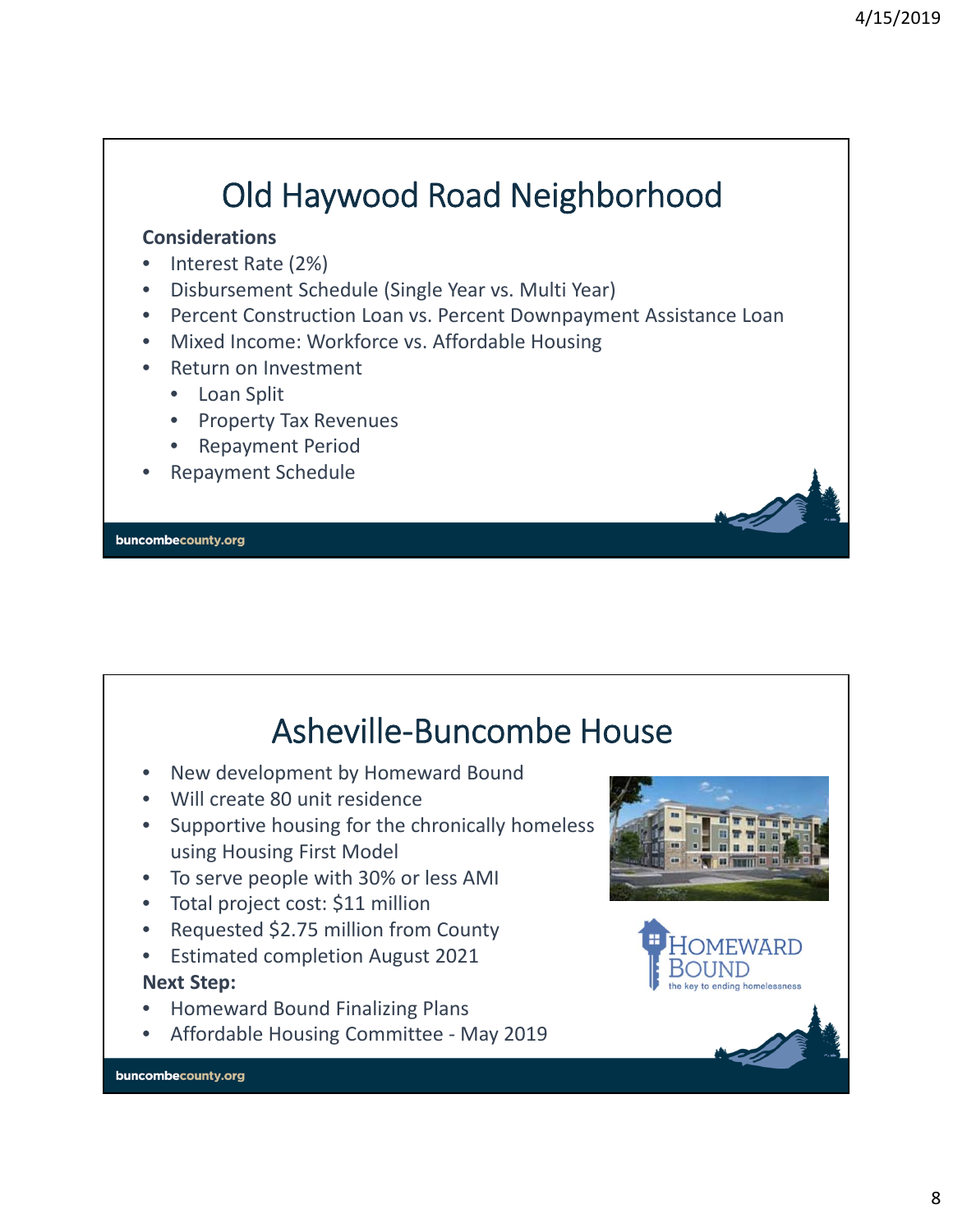